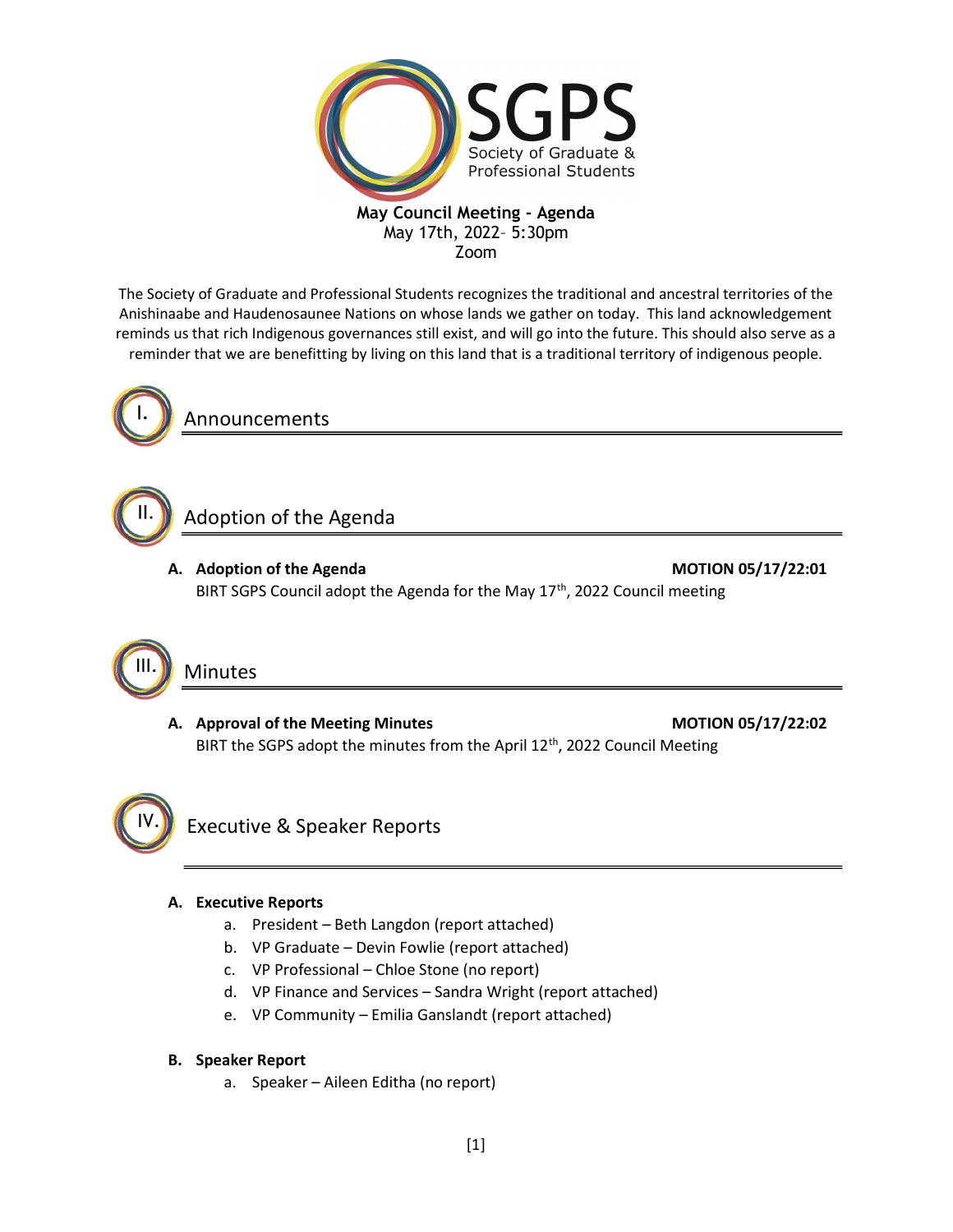

#### May Council Meeting - Agenda May 17th, 2022– 5:30pm Zoom

C. Approval **C. Approval** 

BIRT SGPS Council approve the Executive and Speaker Reports.



# Senator, Trustee, Commissioner, Committee & Other Reports

- A. Senator Report Graduate Student Senator Emils Matiss (no report)
- B. Trustee Report Graduate Student Trustee position vacant; election to be held in Fall 2022
- C. Commissioner Reports
	- a. Athletics & Wellness Commissioner Clare Gaherty (report attached)
	- b. Equity & Diversity Commissioner Jane Mao (report attached)
	- c. Indigenous Graduate Liason position vacant
	- d. Social Commissioner Madeleine Cleland (report attached)
	- e. International Commissioner Sabrina Masud (report attached)

## D. Committee Reports

- E. Department Reports
- F. Other Reports
	- a. University Rector Owen Crawford-Lem (no report)
- 

G. Approval and the control of the control of the control of the control of the control of the control of the control of the control of the control of the control of the control of the control of the control of the control

BIRT SGPS Council approve the Senator, Trustee, Commissioner, Committee & Other Reports.



VII.

Question Period and Departmental Issues

## Business Arising from the Minutes



## Main Motions & Discussion

A. Ratification of 2022-23 Council Schedule MOTION 05/17/22:05 BIRT the SGPS ratify the following meeting dates for 2022-23 Council.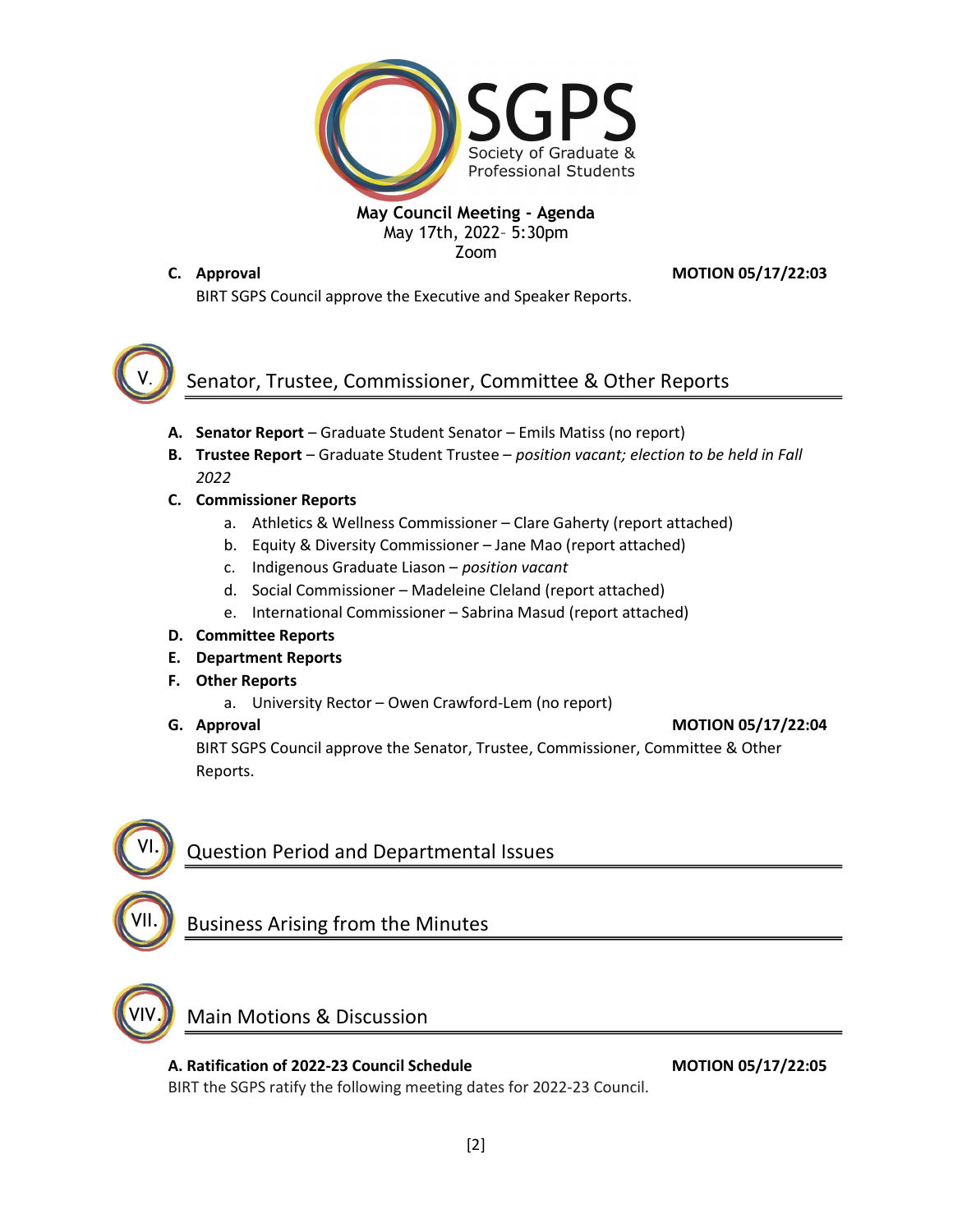

## May Council Meeting - Agenda

May 17th, 2022– 5:30pm

Zoom

| August 2022                           | Reports - Tuesday, August 9, 2022     |
|---------------------------------------|---------------------------------------|
|                                       | Meeting - Tuesday, August 16, 2022    |
| September 2022                        | Reports - Tuesday, September 13, 2022 |
|                                       | Meeting - Tuesday, September 20, 2022 |
| <b>General Meeting - October 2022</b> | Reports - Tuesday, October 11, 2022   |
|                                       | Meeting - Tuesday, October 18, 2022   |
| November 2022                         | Reports - Tuesday, November 8, 2022   |
|                                       | Meeting - Tuesday, November 15, 2022  |
| December 2022                         | Reports - Tuesday, December 6, 2022   |
|                                       | Meeting - Tuesday, December 13, 2022  |
| January 2023                          | Reports - Tuesday, January 10, 2023   |
|                                       | Meeting - Tuesday, January 17, 2023   |
| February 2023                         | Reports - Tuesday, February 7, 2023   |
|                                       | Meeting - Tuesday, February 14, 2023  |
| <b>March 2023</b>                     | Reports - Tuesday, March 7, 2023      |
|                                       | Meeting - Tuesday, March 14, 2023     |
| <b>April 2023</b>                     | Reports - Tuesday, April 4, 2023      |
|                                       | Meeting - Tuesday, April 11, 2023     |
| <b>May 2023</b>                       | Reports - Tuesday, May 9, 2023        |
|                                       | Meeting - Tuesday, May 16, 2023       |

#### B. Deputy Speaker Vote **MOTION 05/17/22:06**

Candidates (in no particular order):

- Vina Li
- Amber St-Jean
- Daniel Reddy
- Katie Zutautas

BIRT the SGPS approve the nomination of [name] as Deputy Speaker for the 2022-23 term.



**Other Business**